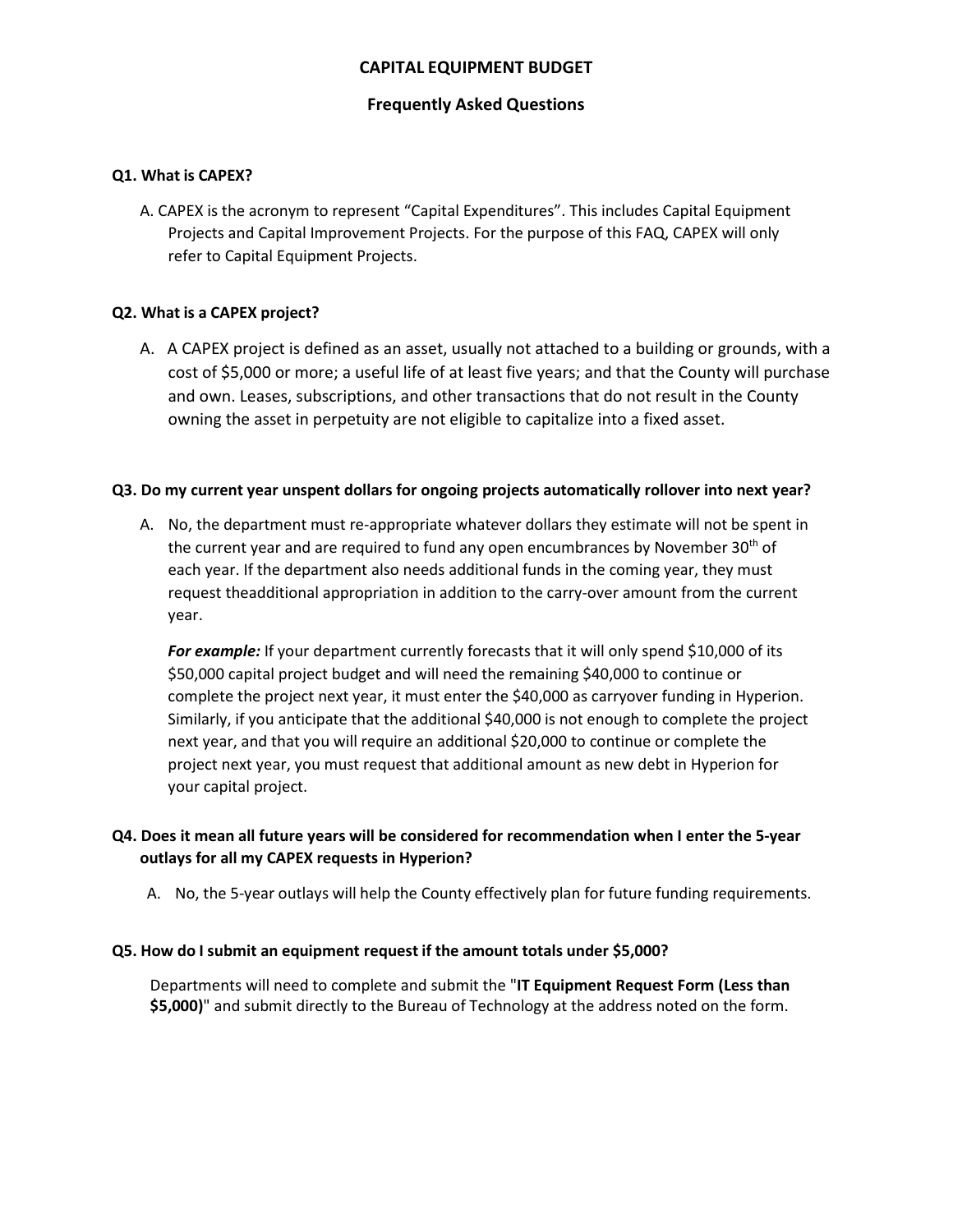### **Q6. What should be considered when requesting a computer device in CAPEX Hyperion?**

A. A computer device is considered a desktop, laptop and servers. The components for a computer device consists of a monitor, mouse, keyboard, USB, dock station and cables, etc. The IT peripherals are considered shipping, installation and configuration. The components and IT peripherals must be requested with the computer device. After the computer device project is approved by the Board, the components and IT peripherals must be purchased on the same purchase order and from the same vendor as the computer device. **Components and IT peripherals purchased on a separate purchase order from the computer device will not be eligible to capitalize.** These items will require operating dollars to pay for them.

# **Q7. Why does a department have to complete and attach a Vehicle Request Form if they want to enter a vehicle request in Hyperion?**

A. There is detailed data collected on the Vehicle Request Form for review and recommendation purposes by the Vehicle Steering Committee and the Budget Office.

### **Q8. How do I enter a CAPEX request if I plan to use dollars from a Special Purpose Fund (SPF)?**

A. The department needs to enter the request under the parent department and must assign a SPF fund number to the request.

#### **Q9. Do I need to fill in all project detail fields for a new CAPEX request?**

A. Yes, even though Hyperion does not require these fields to be completed, it is a business process requirement for your requests to be considered.

## **Q10. Is there help available after Go-Live and how do I find it?**

A. You can contact your budget analyst for help. In addition, you can use the STEP portal to access FAQs and training materials. You can also use the Knowledge Center to review training materials.

#### **Q11. Why does a department need to rank the order of their CAPEX requests?**

A. Ranking your requests allows all review parties to prioritize all CAPEX requests for recommendation. Each request must have a unique rank number assigned.